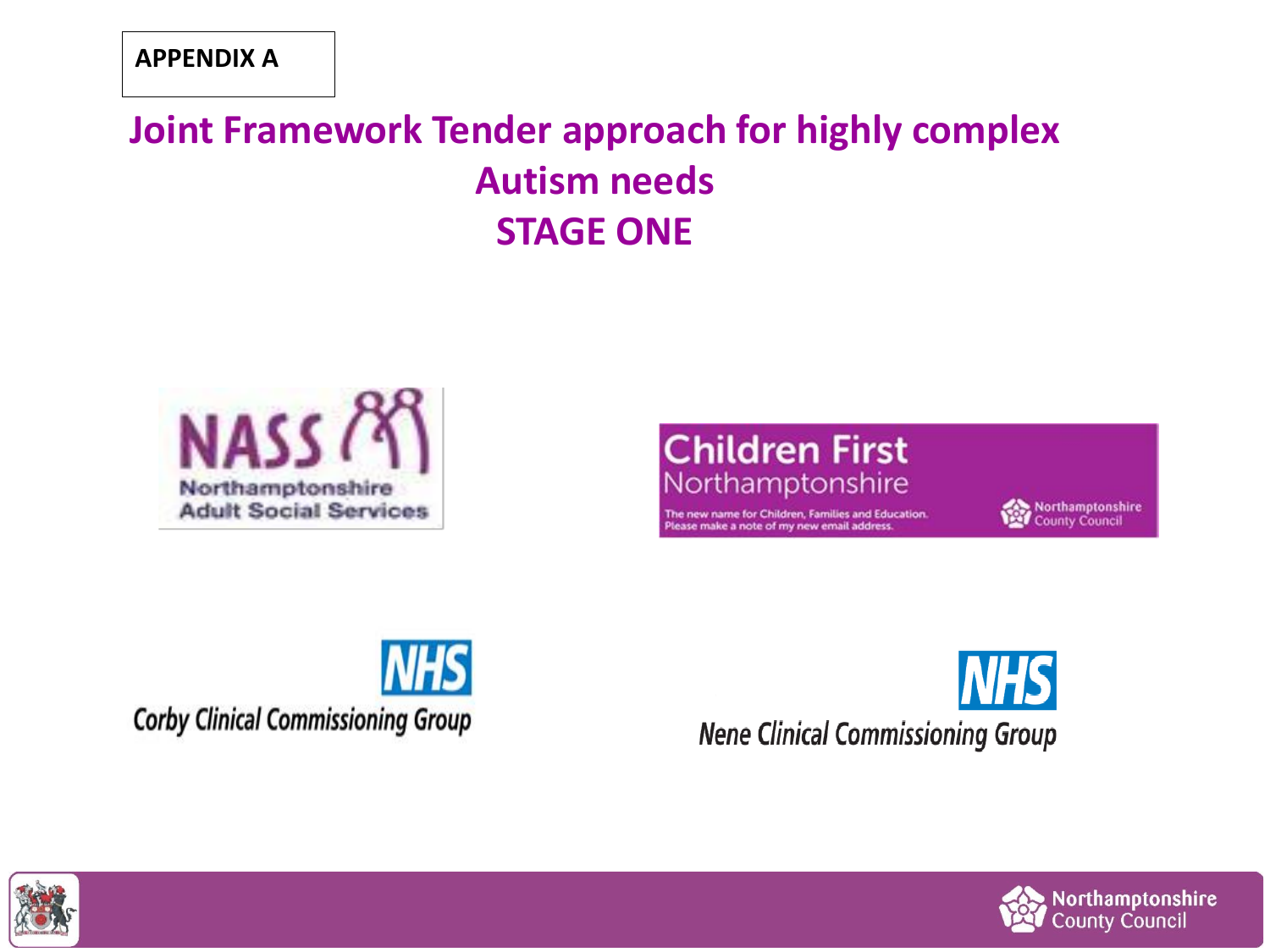**Approval to progress - Joint Tender for highly complex Autism Services**

**On the 22nd November representatives from CYP services and Adults Services; Health, Social Care and SEND, convened a workshop to look at a solution to supporting the complex needs of an identifiable cohort of individuals with autism and attachment disorder who present with the following system wide challenges:** 

- **Criminal behaviours**
- **High Risk behaviours – substance misuse**
- **Self harm**
- **Histories of disengagement**
- **Self neglect**
- **Vulnerabilities associated with cuckooing/gangs/exploitation**
- **Family/parental chaos and dysfunction**
- **Hoarding and OCD**
- **Child inpatient – adult inpatient**



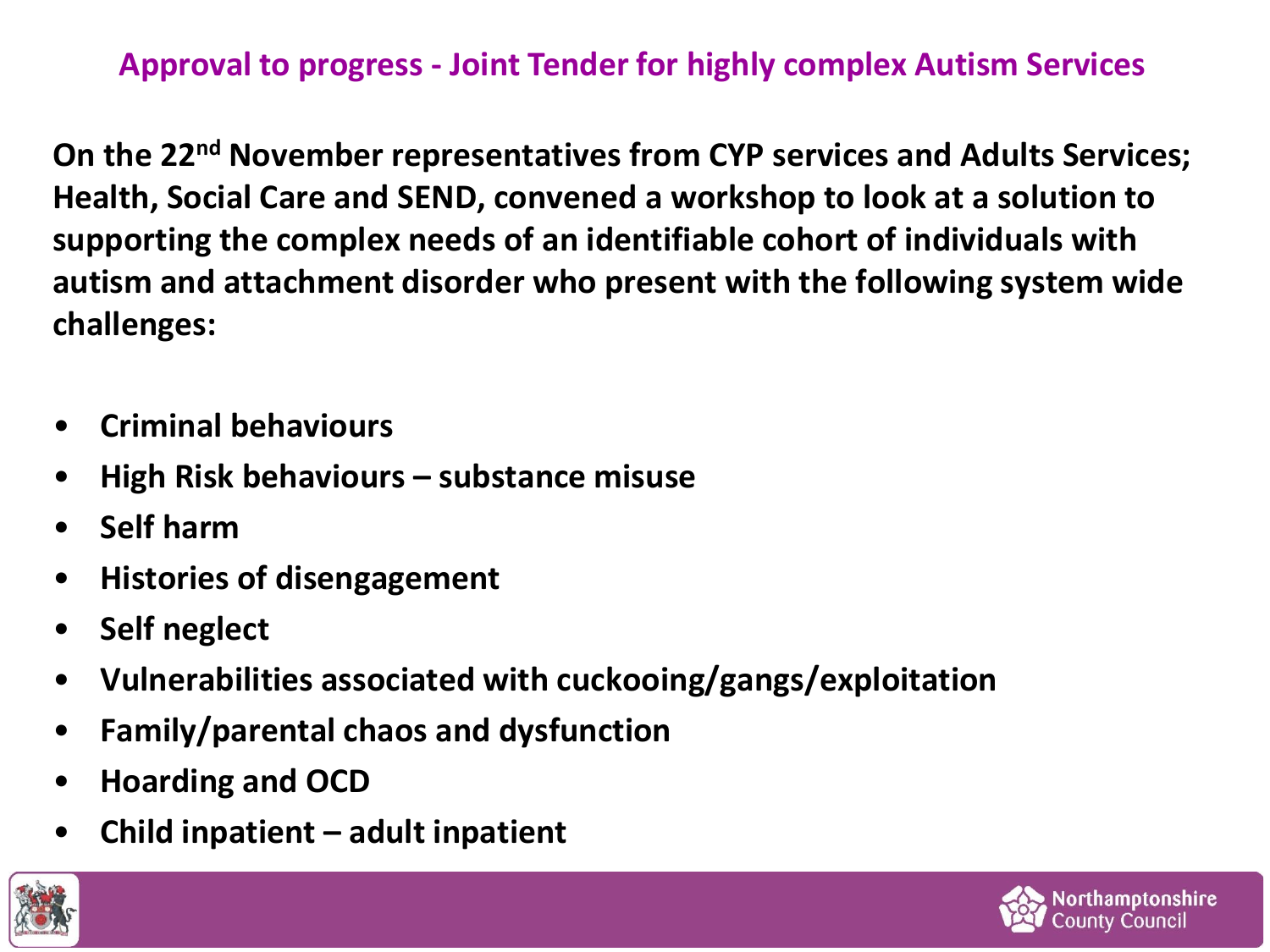#### **These individuals:**

- **Are known to all statutory services**
- **Have frequent engagement and then disengagement**
- **Are frequently referred/known to all teams**
- **Have sensory needs fulfilled by regular contact and use of emergency services and which are soothed by self harm**
- **Are difficult to place appropriately**
- **Have a history of failed support arrangements**
- **Have a history of the wrong support arrangements which can escalate risk and cause further problems**
- **Have challenges that increase as they enter adulthood**
- **Have families/parents who may inadvertently perpetuate**
- **Are exceptionally vulnerable to sexual exploitation and gang influence**
- **Are likely to have childhood traumas that have been inadequately supported or are untreated therapeutically**



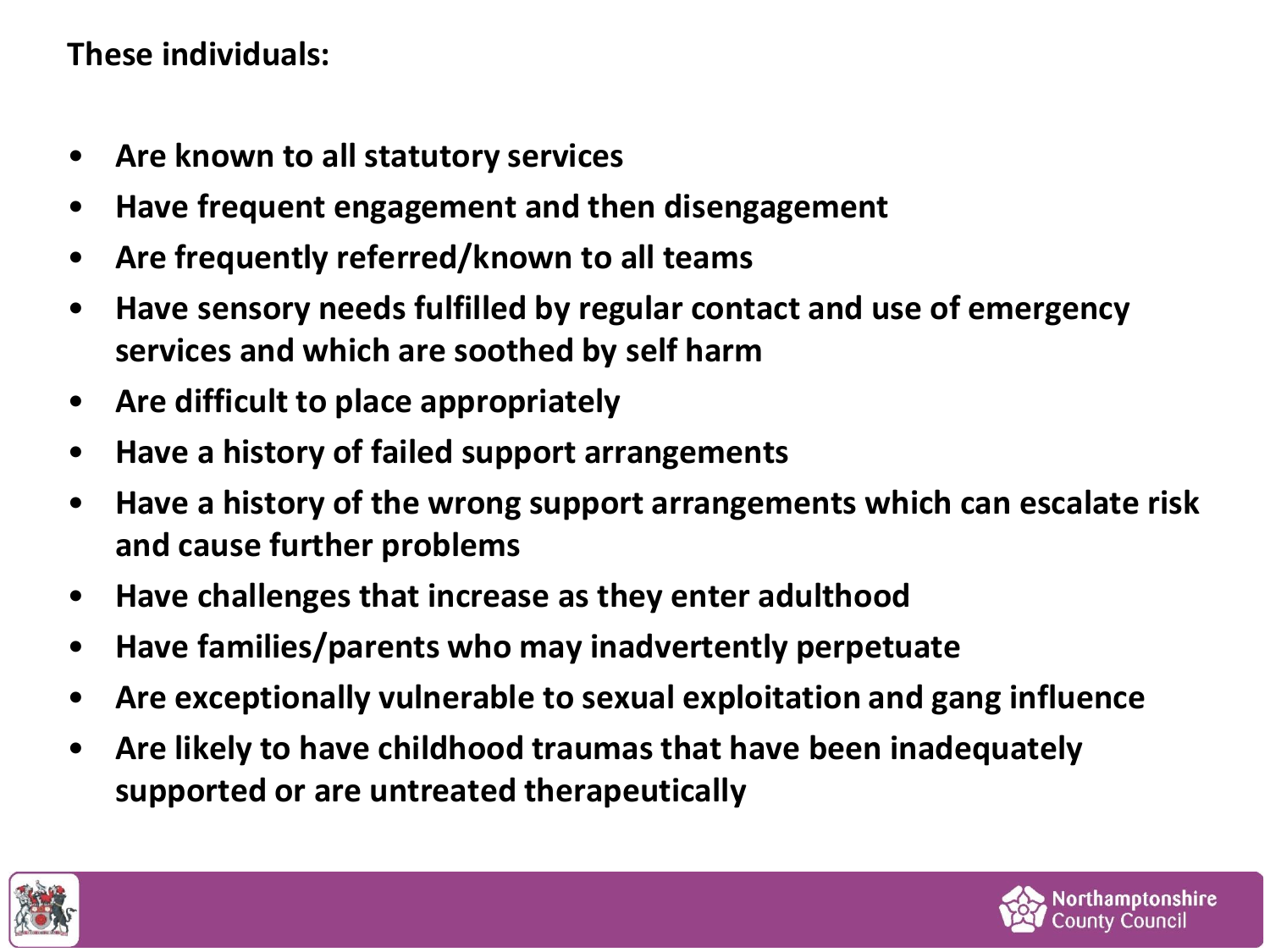#### **Commonality:**

- **All are assessed under our statutory frameworks**
- **All have failed support arrangements**
- **All have had expensive support arrangements (containment/minder)**
- **Unmet need as a child becomes an unmet need as an adult – with serious consequences**
- **Do not fit into MH services**
- **Do not fit into LD services**
- **All Partners recognise the need to 'do something different '**



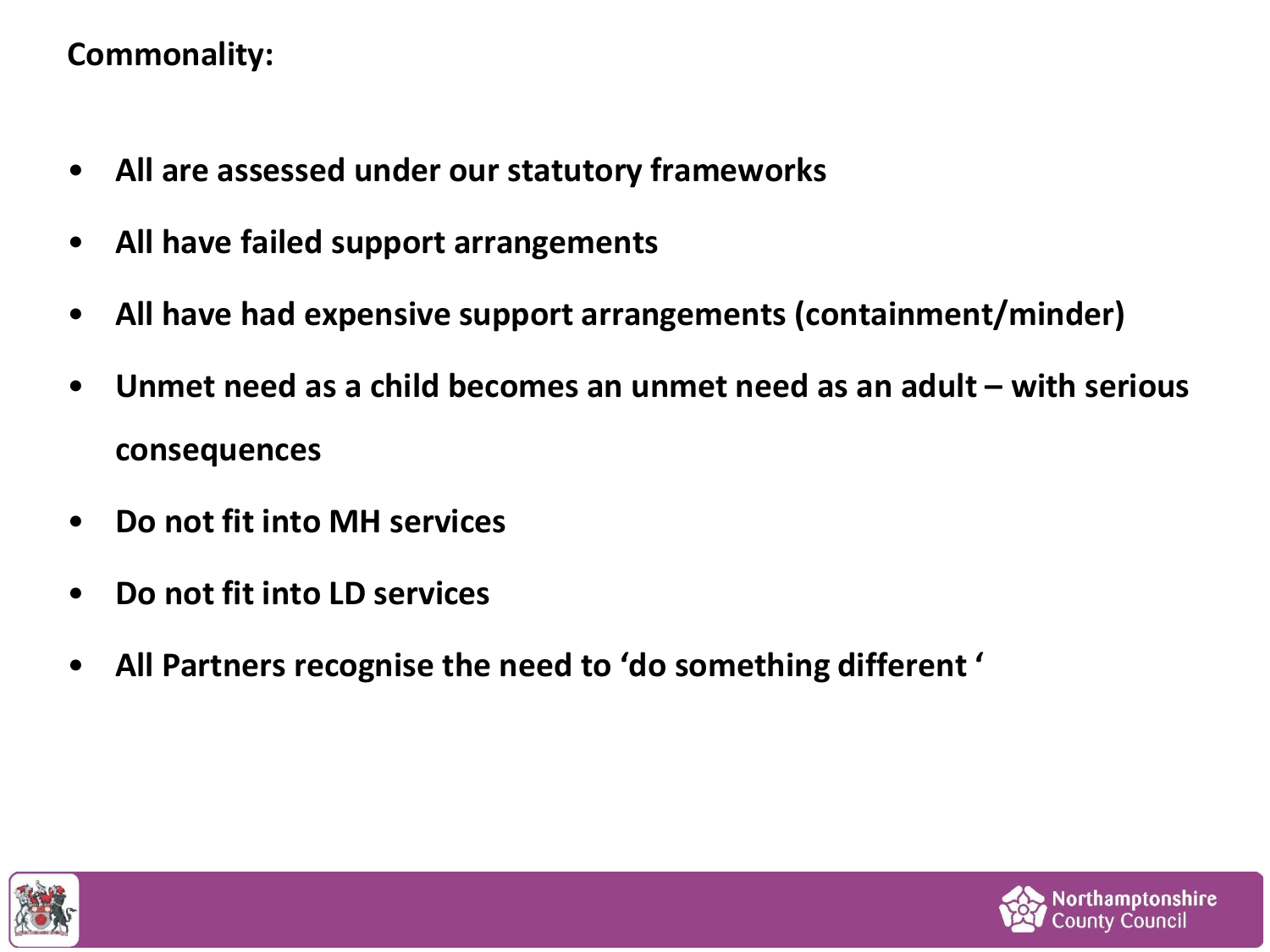#### **To be - LA commissioned/developed Autism Provision**





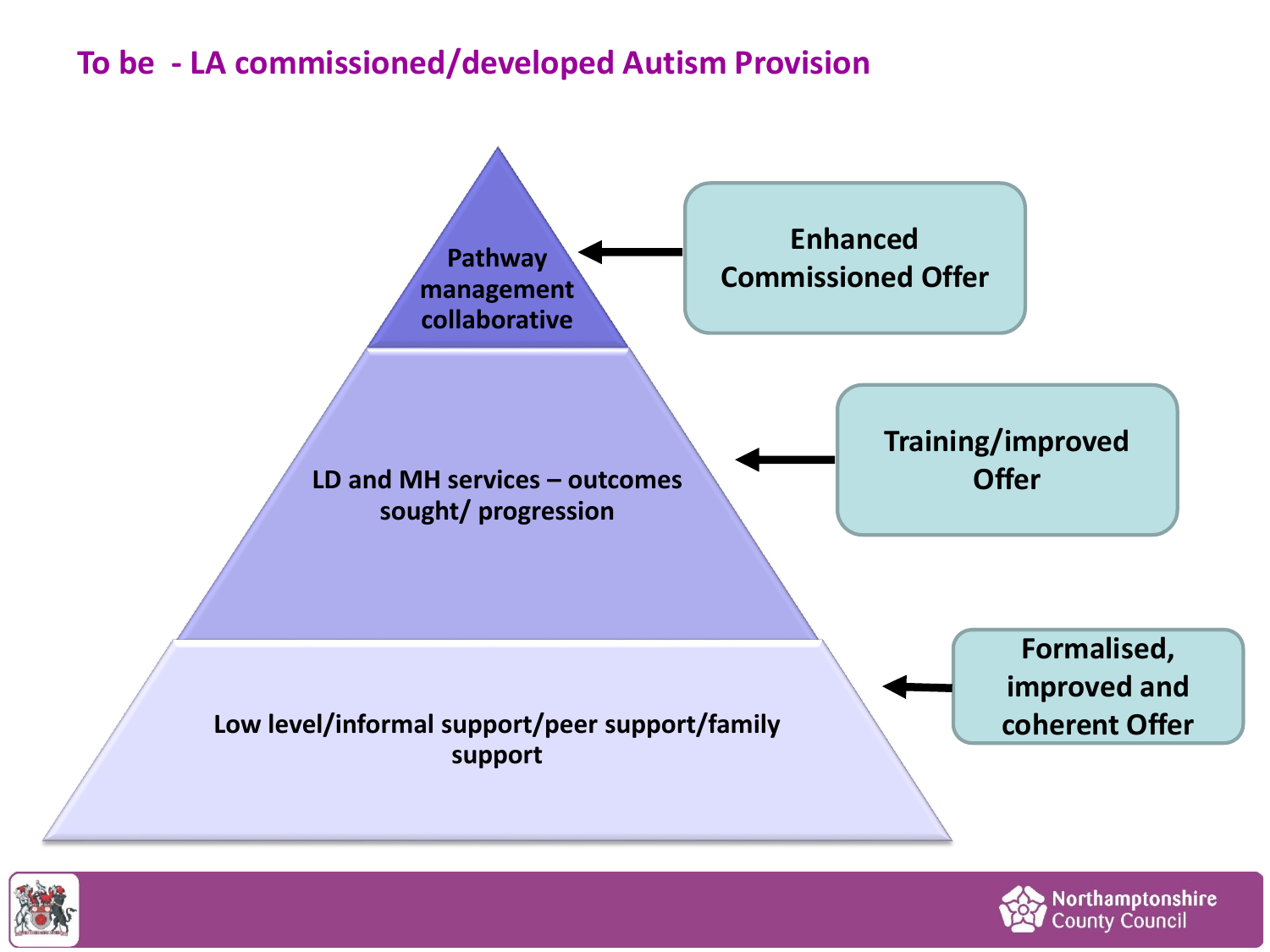## **Real People accounts**



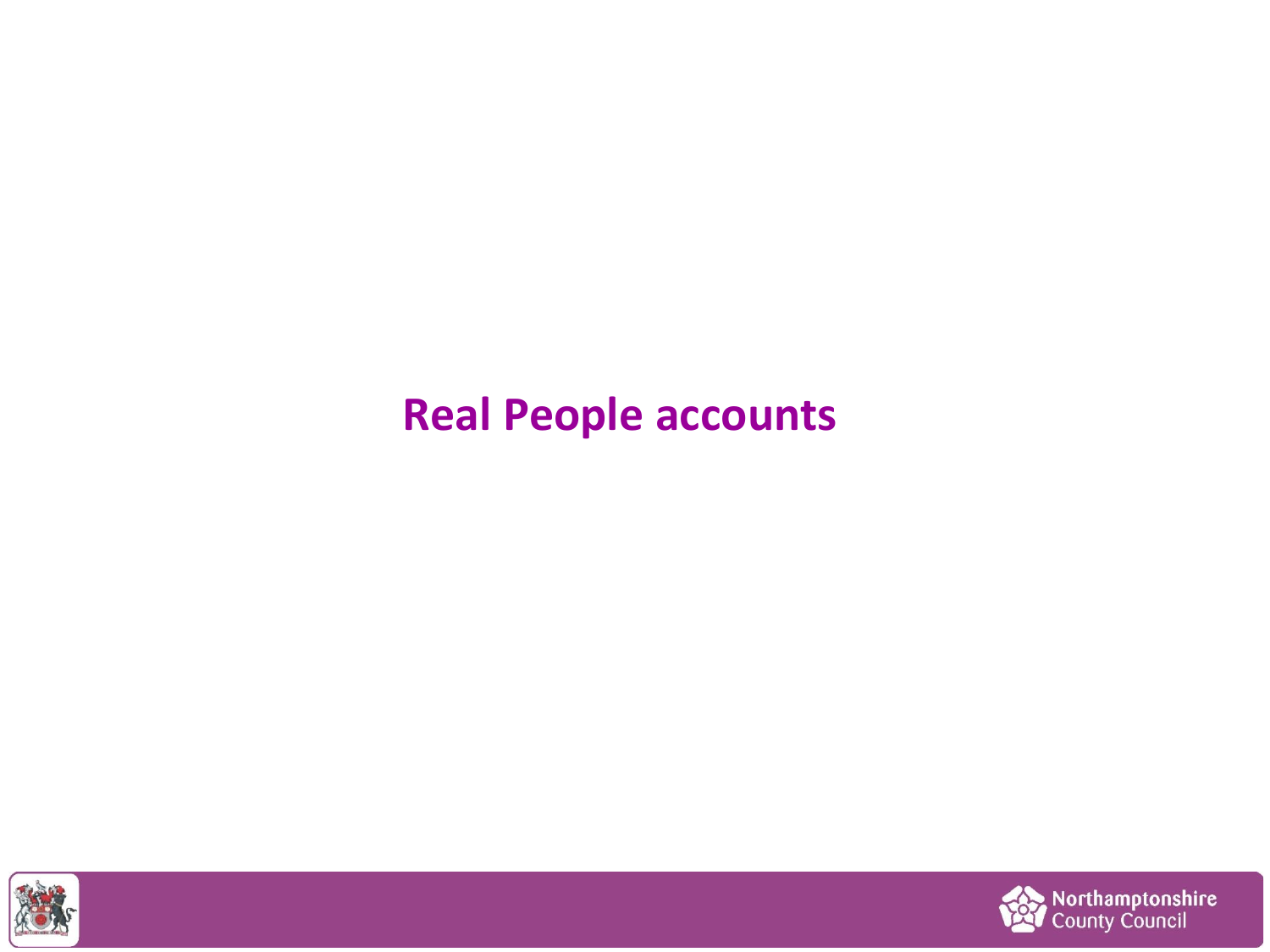**15 years old male, complex ASD, anxiety, challenging behaviour, difficulties with peer relationships, was living at home with mum step dad and 3 siblings, attending mainstream college. Family support from LA support worker. Average to higher IQ and vocabulary. Spent yr. 9 home schooled due to bullying and refusal of EHCP. Moved to college aged 14 doing catering course. Dad lives in New Zealand.**

**Family struggling with very challenging behaviour and 3 siblings at risk. Excluded from college following reports of sexual harassment of a female student (showed her lots of condoms in his bag and asked for sex). Challenging behaviour escalated, saying he wants to end his life and tying ligatures, mum took him to A&E (14 hours), LAEP - admitted to adult MH unit, transferred to adolescent unit a few days later where he was assaulted by another inpatient, transferred 2 weeks later to another adolescent unit. Is now more settled and accessing inpatient education and therapy sessions. Is enjoying learning Russian and badminton.**

Is now fit for discharge but mum has said she can't have him home as it's not safe for her or the **siblings, X is of the belief that now he's 16 he should be living independently. Parents want a residential special school (Cambian) but without an EHCP this isn't possible. Parents have asked LA to accommodate but didn't realise that as they both work they would have to financially contribute. X is considered too vulnerable for supported accommodation.**

Parents haven't accessed any 3<sup>rd</sup> sector support groups or ASD courses. X does not fit criteria for LD services in health or social care. X finds CAMHS difficult due to concrete thinking and extent of ASD. **There are concerns that he may enter the criminal justice system, become disaffected, not achieve academic potential or access employment.**

**We now have X who is fit for discharge but without suitable accommodation or education. The plan on admission 9 weeks ago was for him to return home. College had not at that point turned the suspension into a permanent exclusion although this was a risk.**



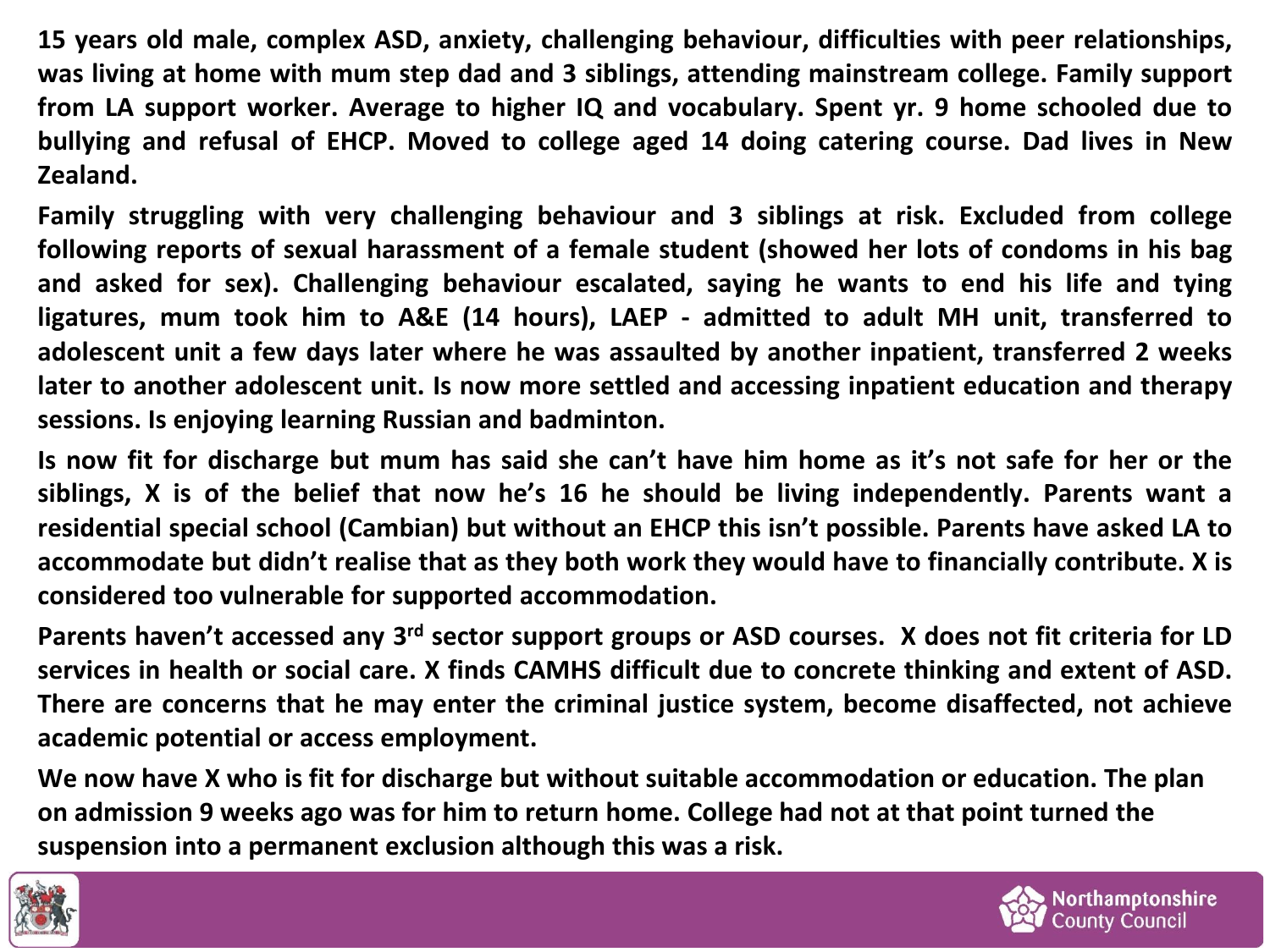**23 Yr old male. Was living at home with Mother. Had attended mainstream school but no ASD diagnosis. Excluded from school – no engagement, 'didn't fit' – perpetual problems. After School mixed with gangs – stealing, drugs, trouble with law.**

**Initial MH assessment- not met criteria. YA team placed in OCS Davinci. Continued lack of engagement- lots of barriers, risky behaviours, wouldn't let staff in. Advised of eviction. Continued association with 'wrong people' – sofa surfing. Arrested for stealing cars. Transferred to specialist hospital for 18 months. Given diagnosis of ASD.**

**Discharged on CTO. Placed in Bedford supported living with providers with ASD skills. Inconsistent staffing, poor levels of engagement, not letting staff in. Cuckooing began. Mother took him home.**

**MH assessed again. Mother complained about continued trauma of insufficient services to meet or recognise needs- multiple services commissioned. Lack of understanding of person- on paper 'minimal needs'.**



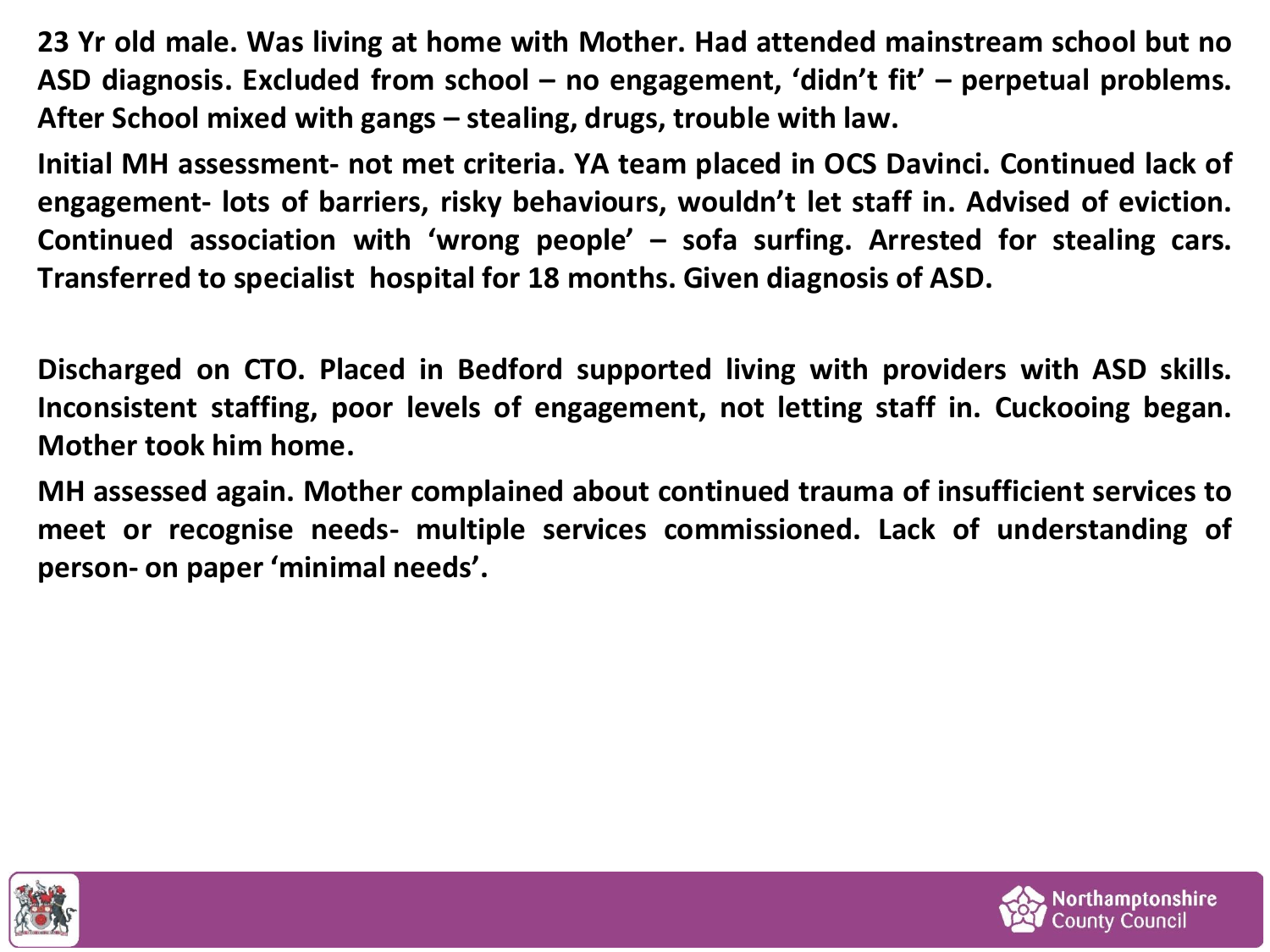16 year old female with ASD and history trauma currently in St Andrew's hospital under Section 3 of the Mental Health Act and has been there for nearly 3 years. This is a high profile case locally and **within NHSE.**

**Following numerous MDT meetings, all professionals involved feel that this is not the least restrictive environment for the young person. Her trauma and ASD impact on her presentation significantly in terms of self-harming behaviours. The young person has periods of being stable when she is able to access the community and periods of being unwell in presentation requiring the hospital environment. Due to the complexity of the young person it has been difficult to source a provider** that is able to meet of both her ASD and MH needs as each time she has a stable period the time **scales to follow the appropriate processes have been too lengthy. This includes process such as placement team exhausting their placement framework before being able to look at a bespoke package of care with health and assessments/legal frameworks that the young person will be discharged under. Currently we are trying to get the appropriate provision with a wraparound service to be able to meet all young person's needs in the community although this is proving extremely challenging.**

**NHSE have commissioned a service called 'Changing Our Lives' to work with the young person to complete a person centred plan for the future so that all professionals involved can be implementing** their process so that when the young person is next in a stable period, she can be discharged from **hospital to the community with a smooth transition. This would be a least restrictive option for the young person going forward. A service specification was completed in August 2019 when the young** person was in a stable period which lasted approximately 10 weeks and she is currently in an unwell **period but we are still try to progress for the best outcome for the young person.**



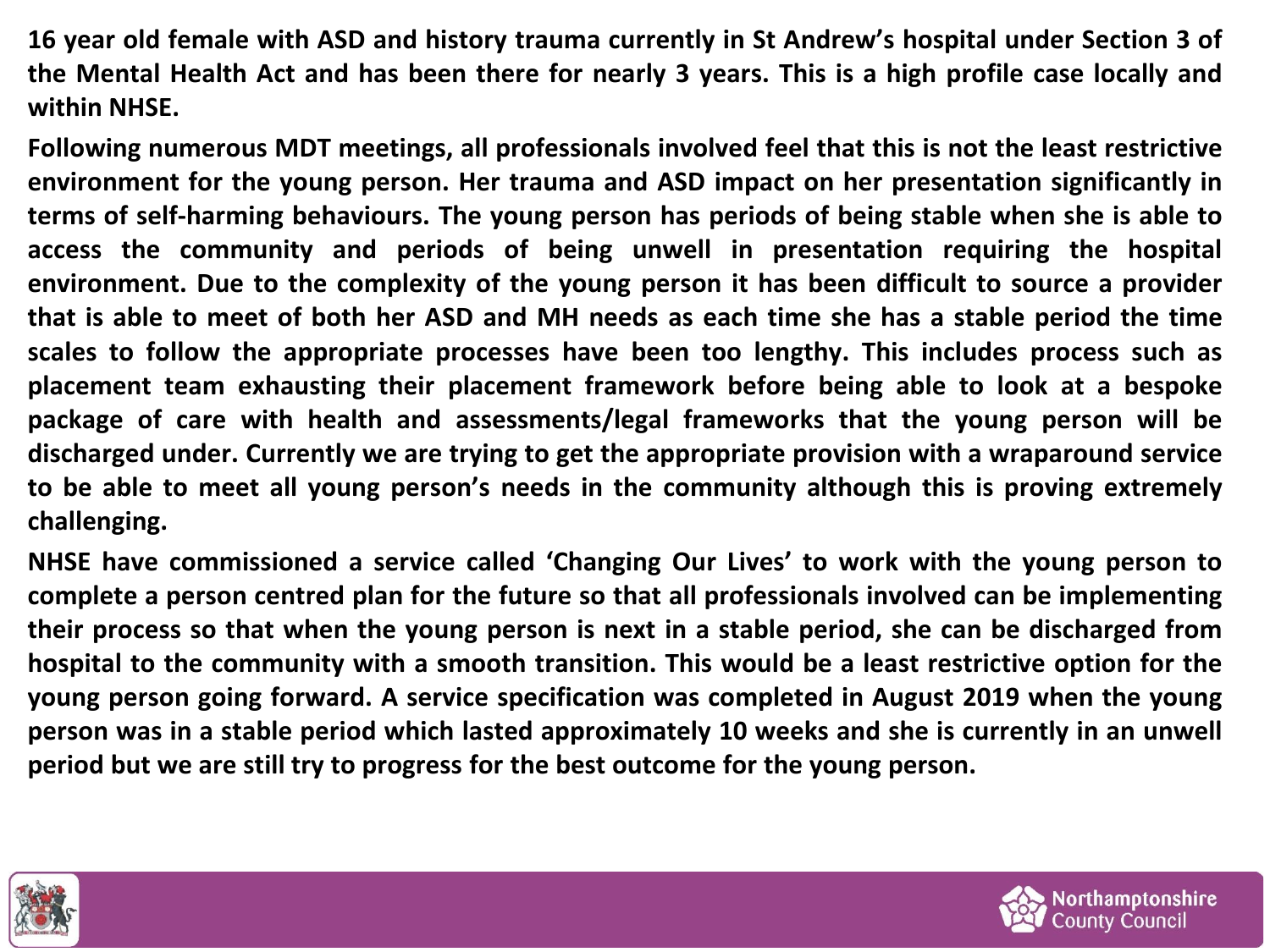#### **Case for change**

- **Costs of current/failing/containment support arrangements are likely to be an average of £4-£7k per week per individual**
- **Cohort estimates are between 20-30 for CYP**
- **Cohort estimates are between 20-30 for adults**
- **Current recording is too fragile/inconsistent to be precise – practitioner consideration is required**
- **Transition into adulthood is costly and problematic – cycles continue with higher risks**
- **Inter-directorate and inter-agency processes can be disabling**



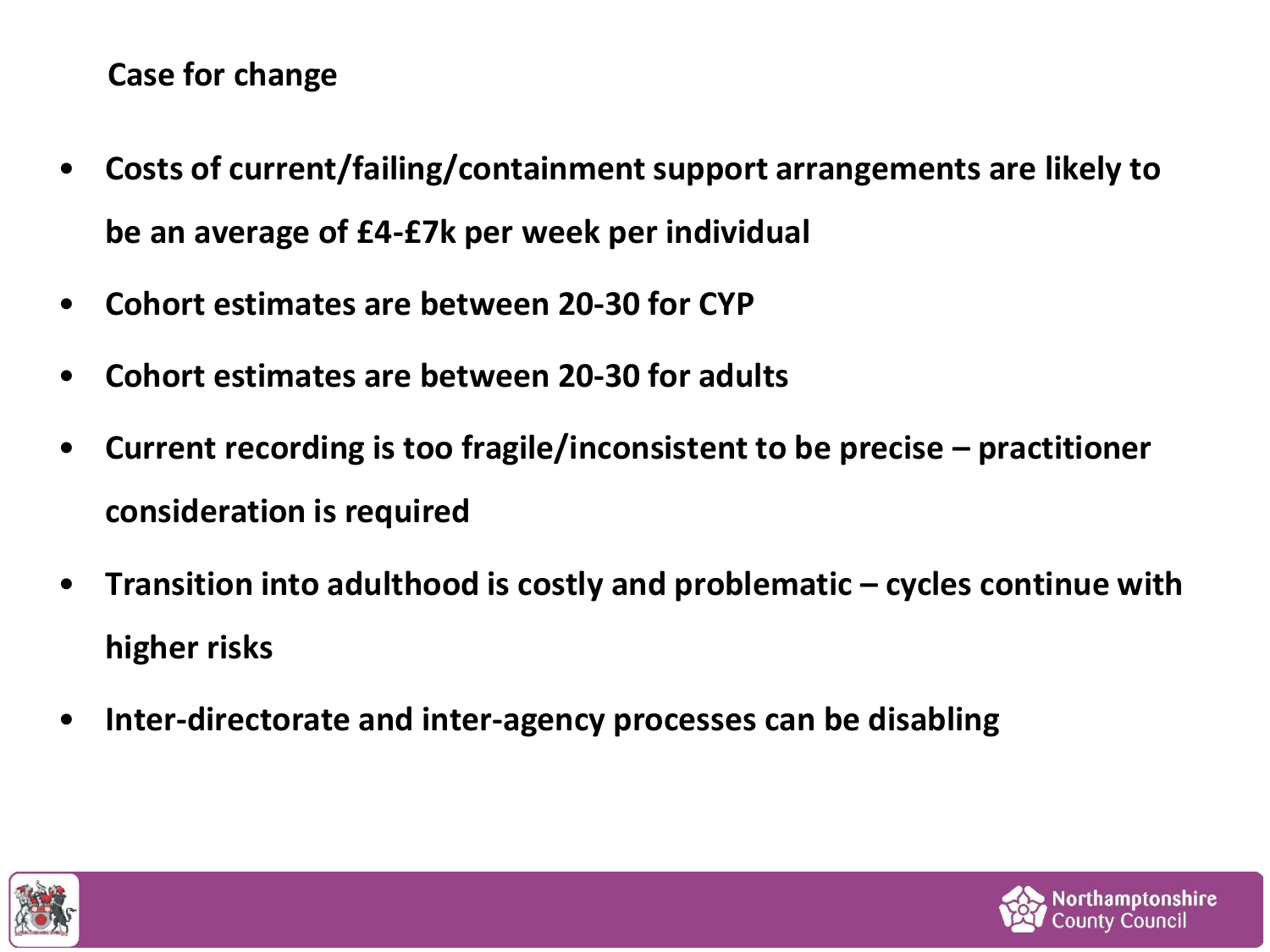- **The workshop attendees agreed we should seek to progress a joint tender for CP and adults, health and social care**
- **LA the lead – joint CYP and Adults**





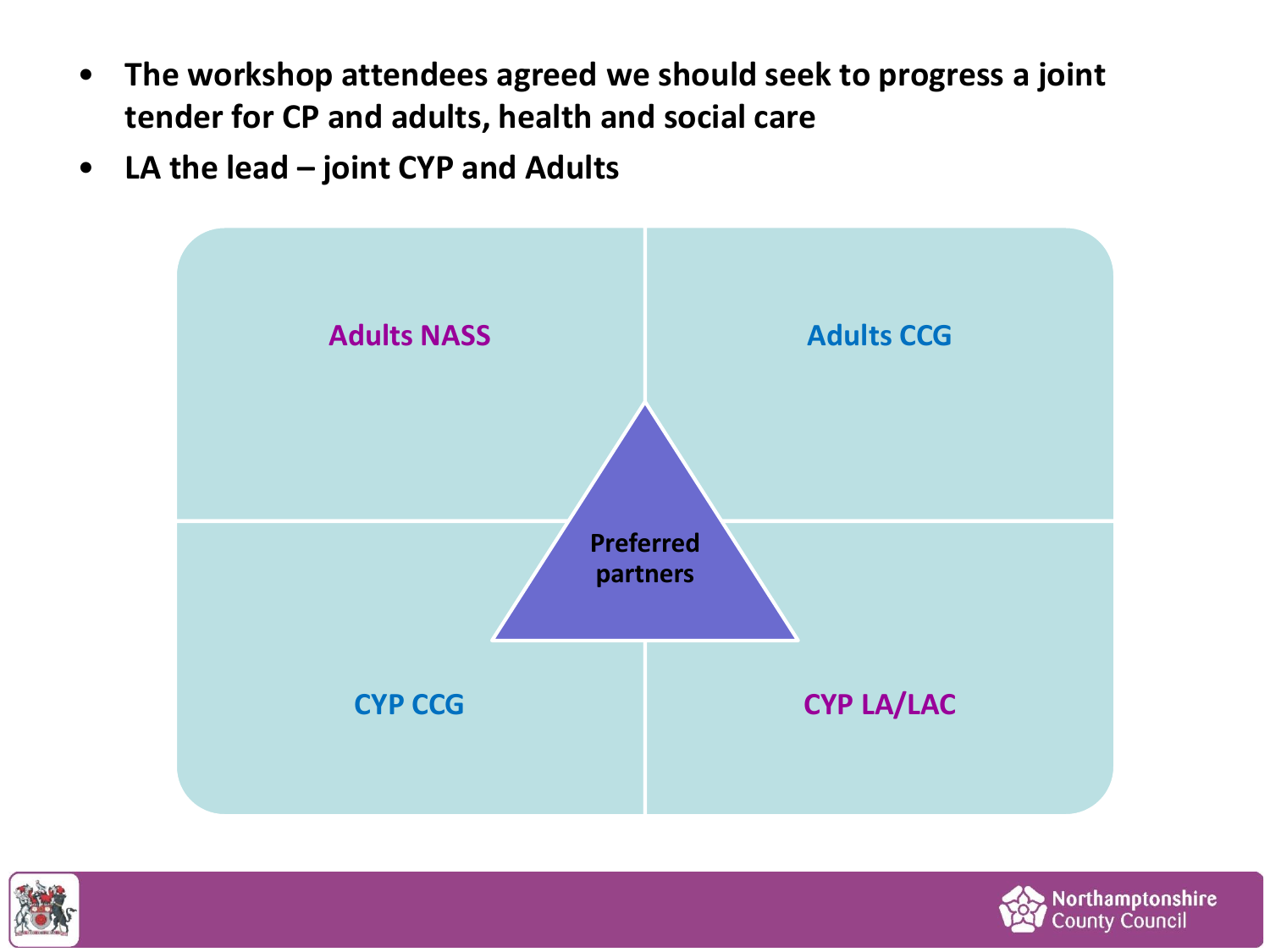#### **The Model**

- **Small collection of providers who can work in partnership/pathways**
- **Expectations of outcomes focus and progression/step down**
- **High level of skill and trained expertise in:**
- **Autism**
- **Sensory needs**
- **Trauma**
- **Substance misuse**
- **Progression and outcomes**
- **Risk identification and management**
- **Adaptability of interventions and approaches**
- **Managing active chaos**
- **Connecting to peer support**
- **Can facilitate a multidisciplinary approach/wrap around**
- **Can support family therapy**
- **Provision is Ofsted and CQC regulated**



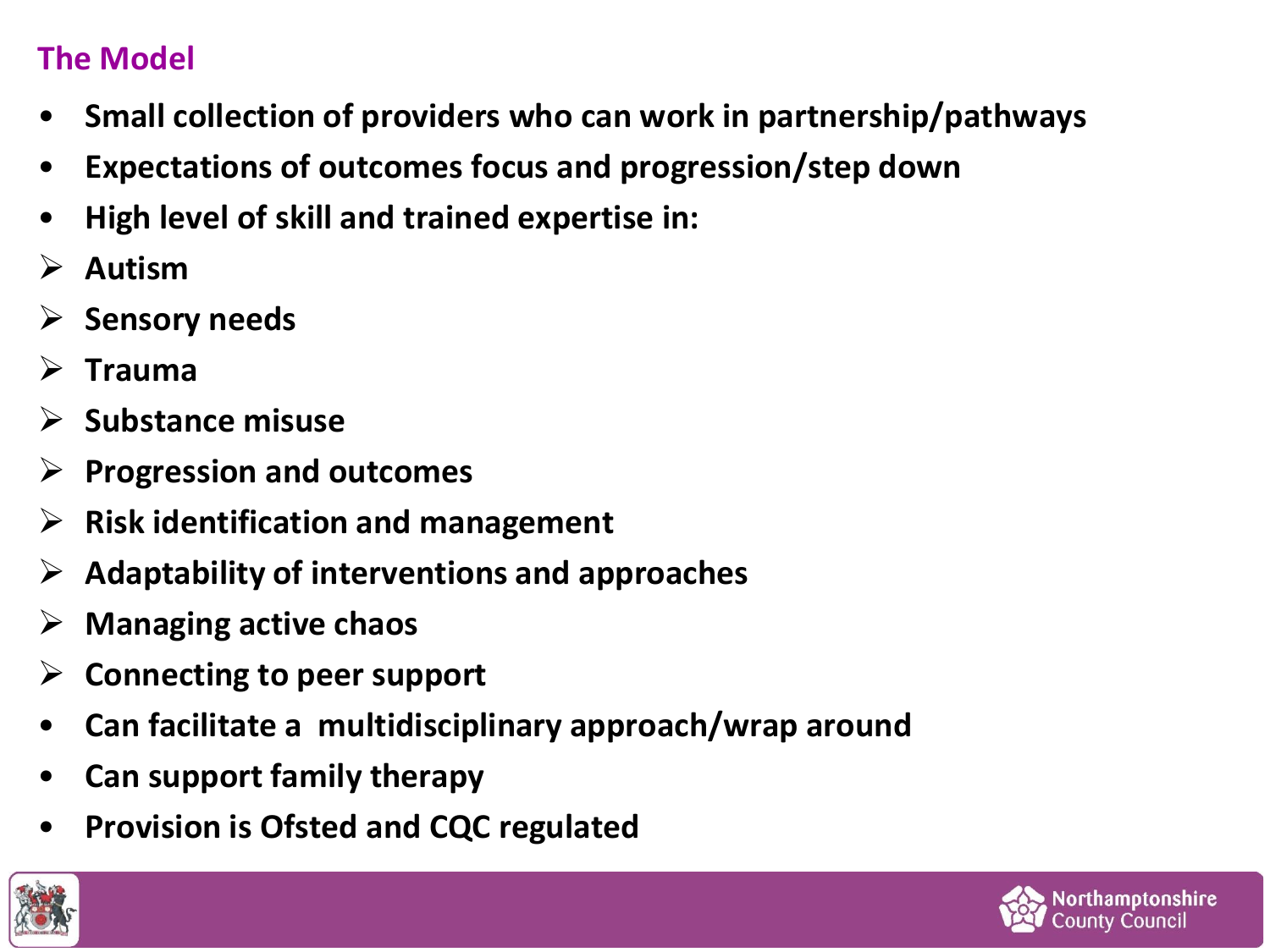#### **The Tender**

- **Between 4 and 6 providers - collaborative**
- **Expectations of outcomes focus and progression/step down**
- **High level of skill and trained expertise - stated**
- **Short term and long term savings**
- **Improved outcomes – short and long term**
- **Step down and transfer**
- **Market prep/market interest statement – invitation to information session**
- **Statutory agencies will need to invest in training the providers**
- **KPIs**
- **Consideration of pooled budget for PoC – lead budget manager**
- **Savings equally disaggregated according to % contribution**



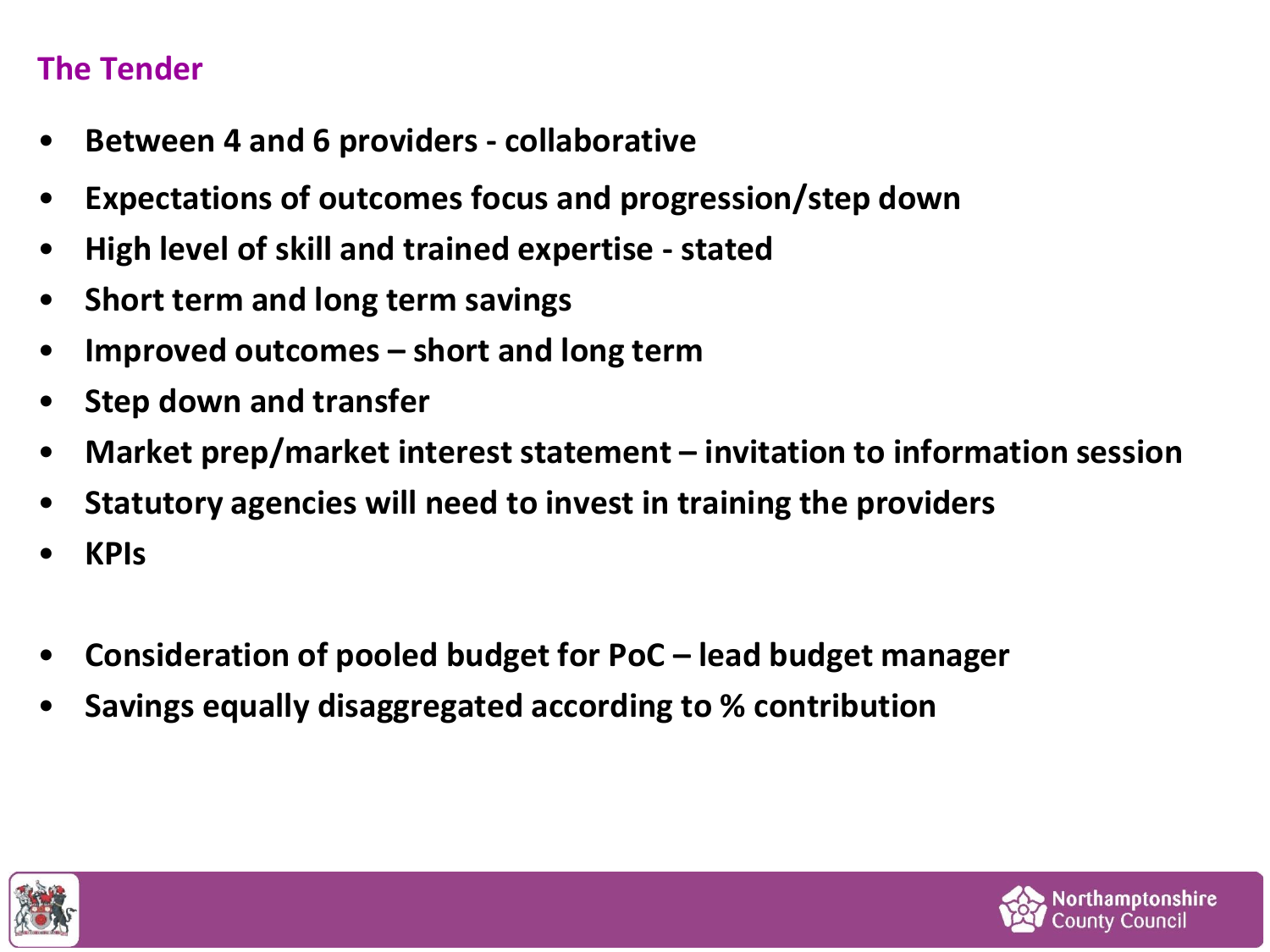**We are requesting approval to proceed.** 

**We will continue to meet as a group to work though details:**

- **Confirm specifics on cohort – current and potential**
- **Specifications**
- **Outcomes and KPI Framework**
- **Profiling of Preferred Providers/Skills**
- **Potential pooled budget configurations**



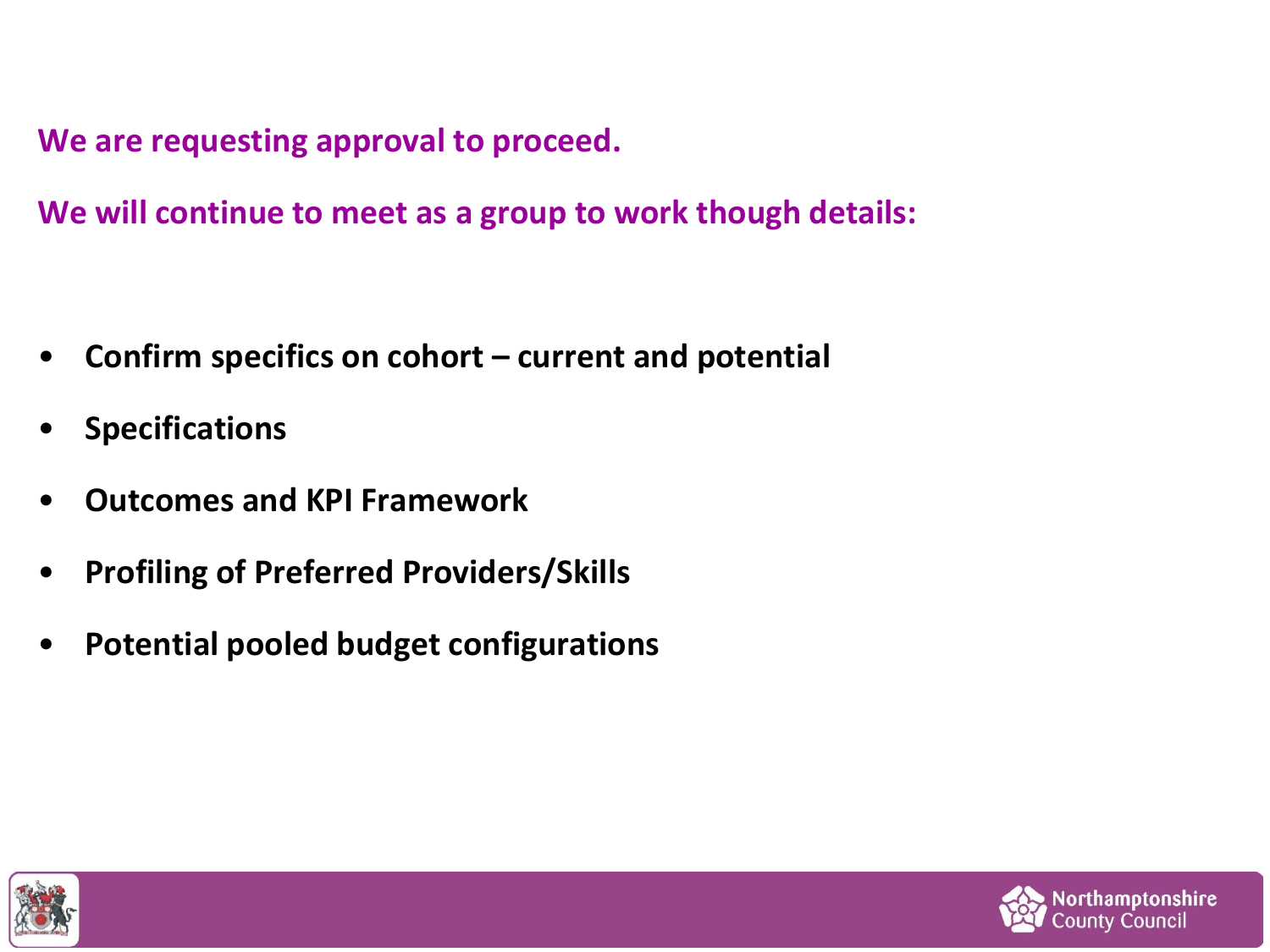## **Approval to proceed given**

## **6th January 2020 meeting**



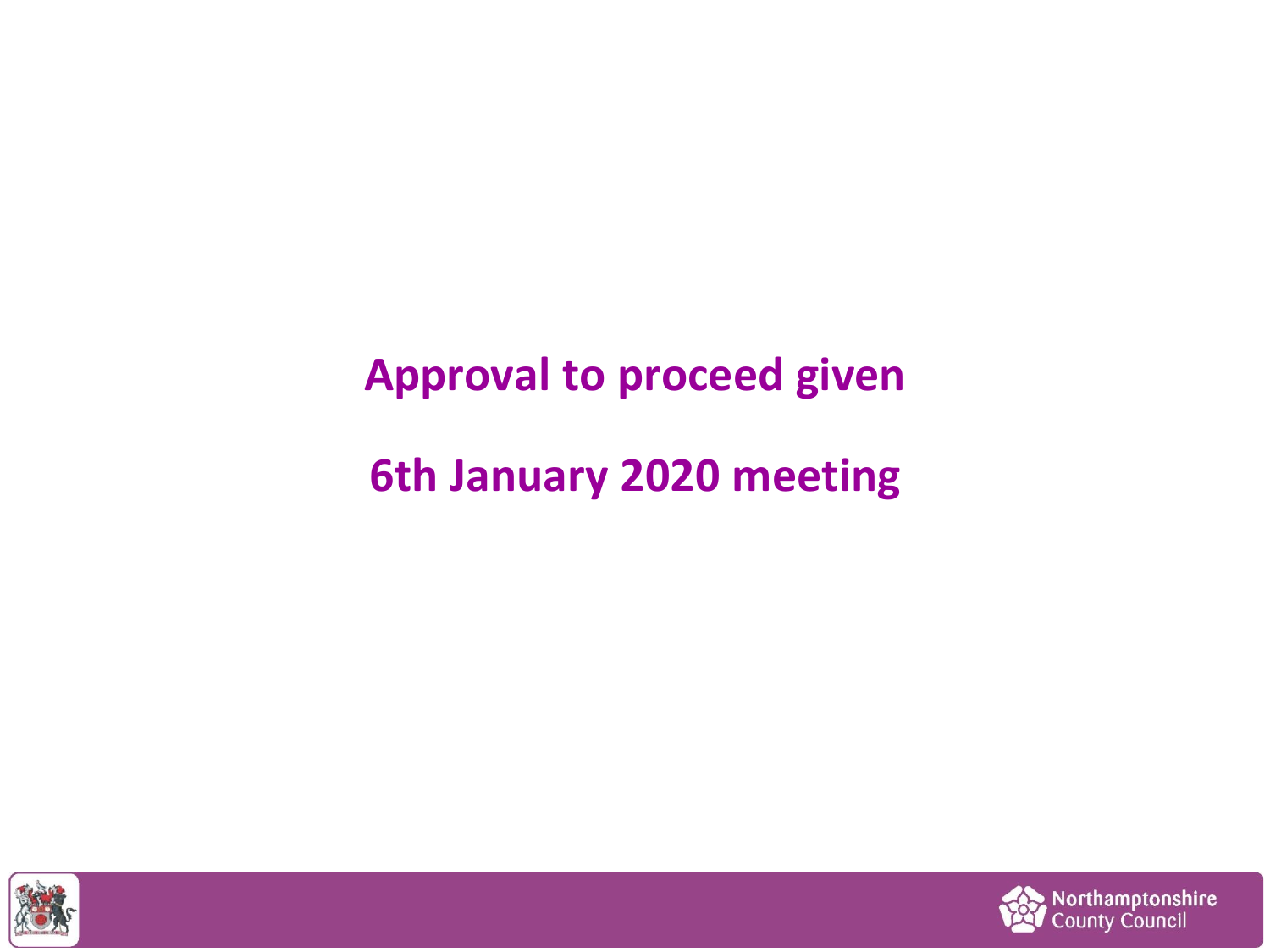



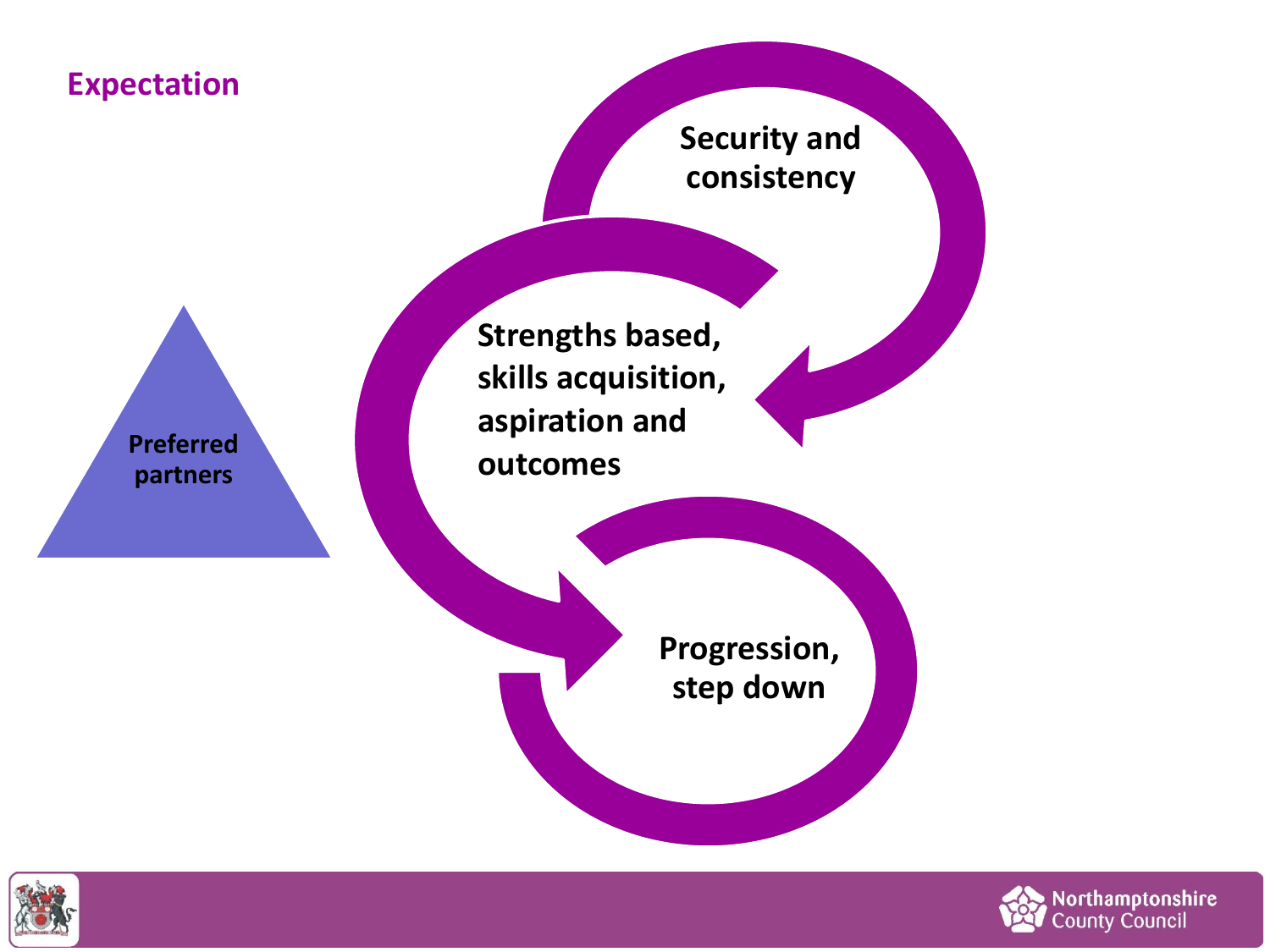#### **Skills and delivery**





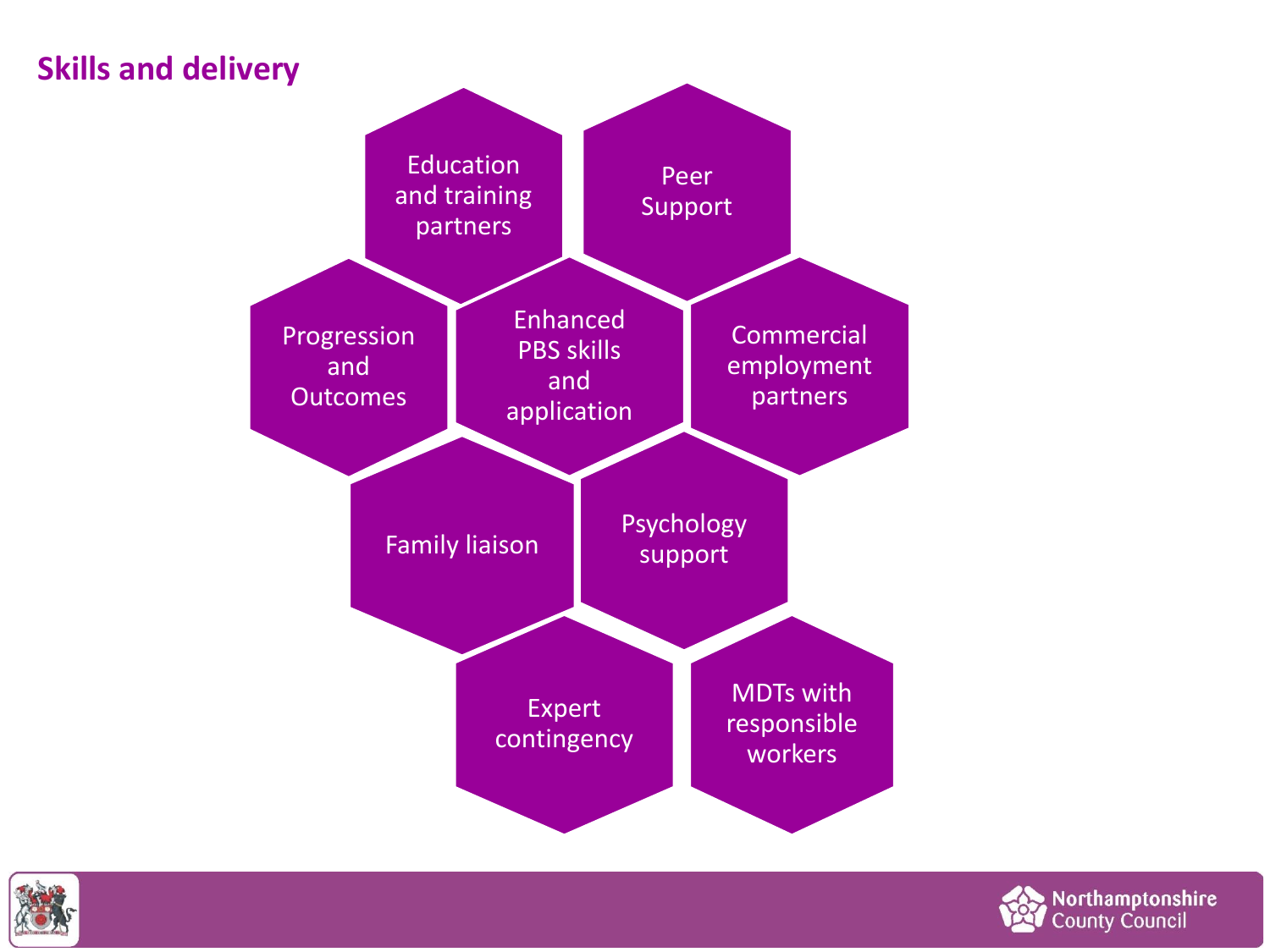#### **Deliverables and Key Performance Indicators:**

**Evidence of working in partnership for:**

- **Progression/step down**
- **Achievement of personal outcomes & Measures of wellbeing**
- **Management of Crisis/Evidence of effective Contingency**
- **Reduction in dependency (cost/outcomes)**
- **Numbers into employment**
- **Numbers into training**
- **Reduction in episodes of self harm (benchmarks required)**
- **Numbers stepping down into standard services**
- **Length of stay**



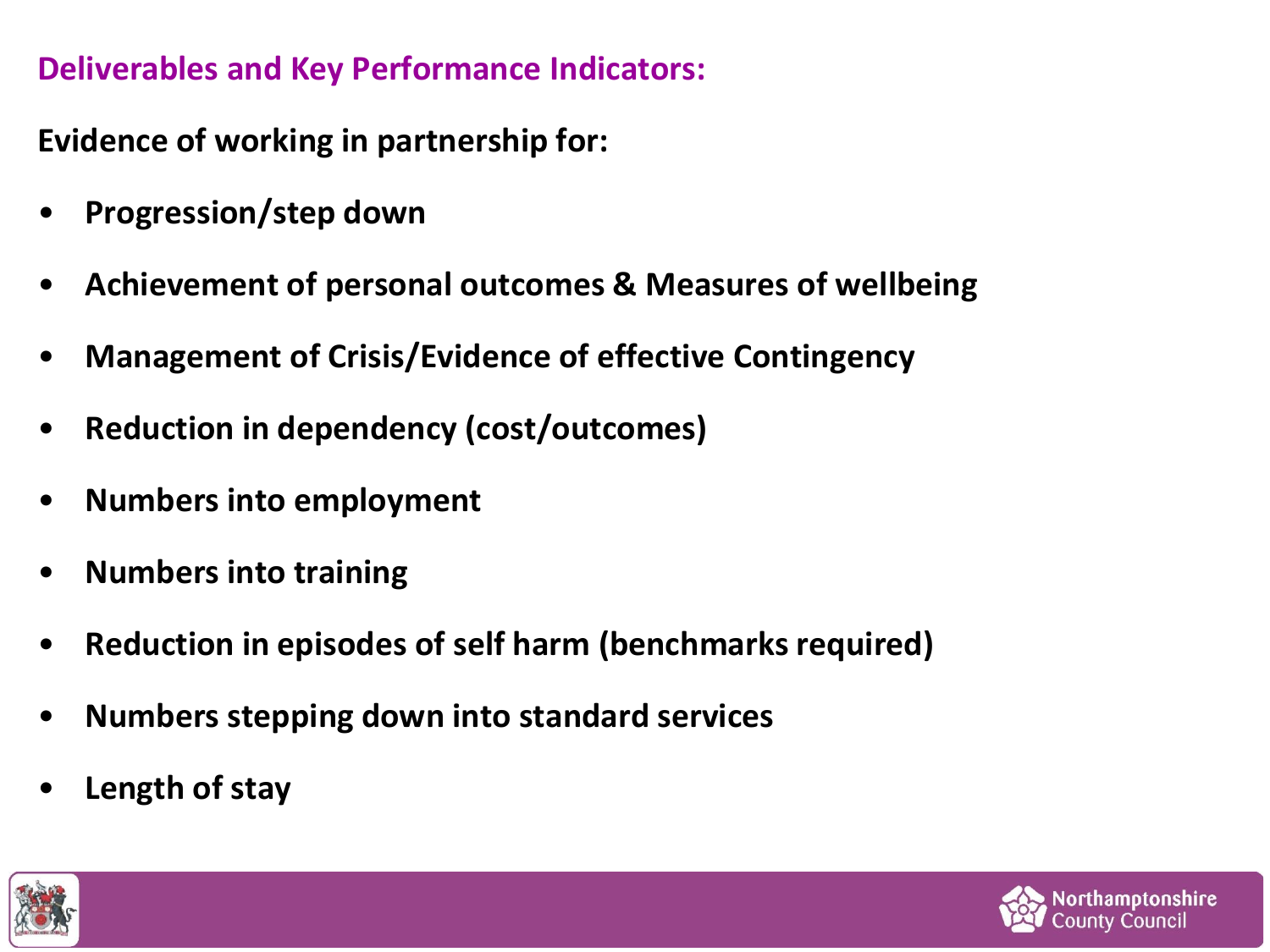# **Who are the key organisations/agencies the Providers will need to have a relationship with?**



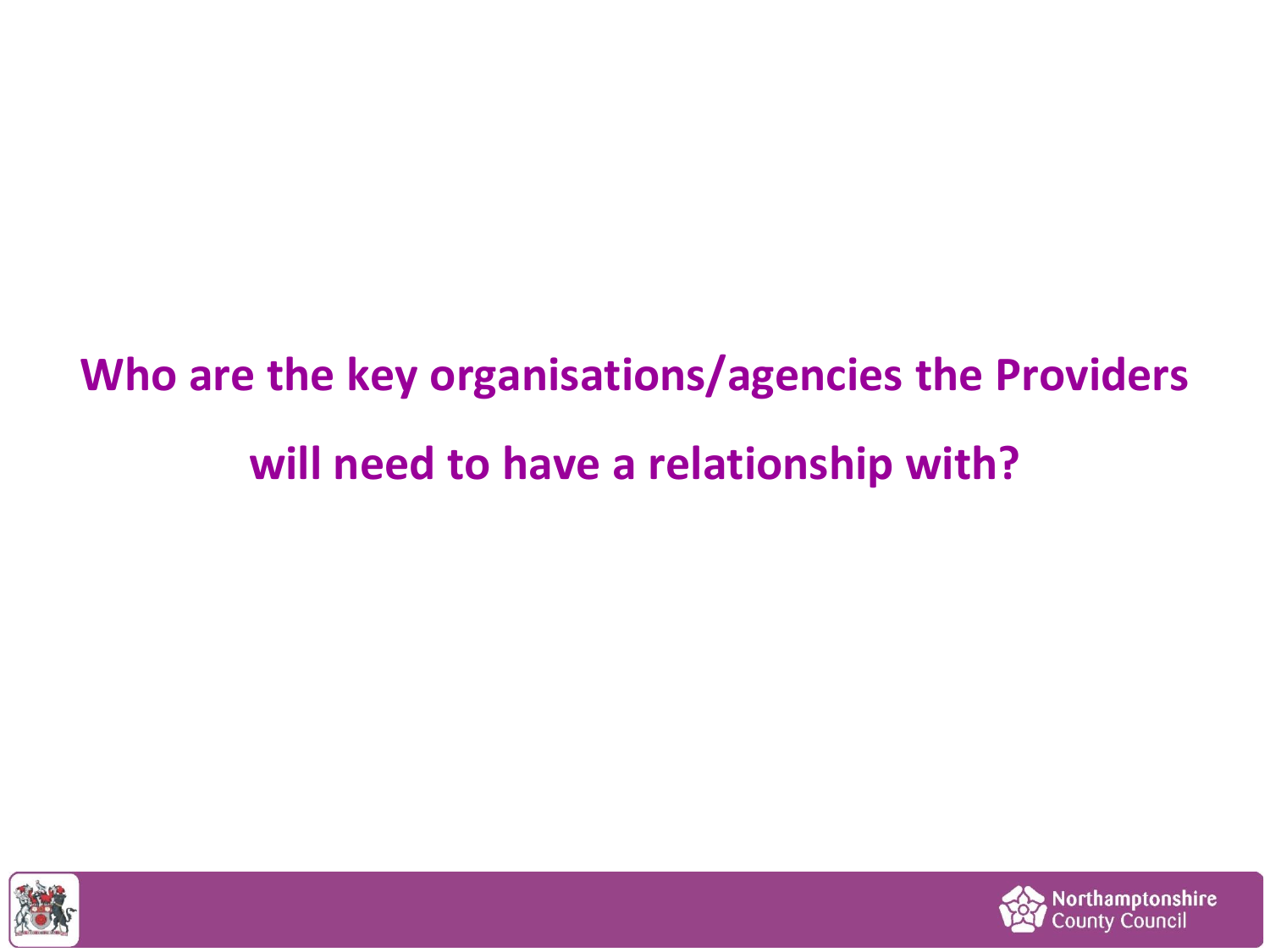- **Probation service**
- **Youth offending service**
- **Police (RISE- based with MASH)**
- **LA Adolescent team**
- **DWP and Access to employment**
- **LIVE/EADS**
- **Education: FE colleges, Post 16 plans, Schools – LAC/virtual schools**
- **S2S**
- **Housing**
- **SW services**
- **NHFT services**